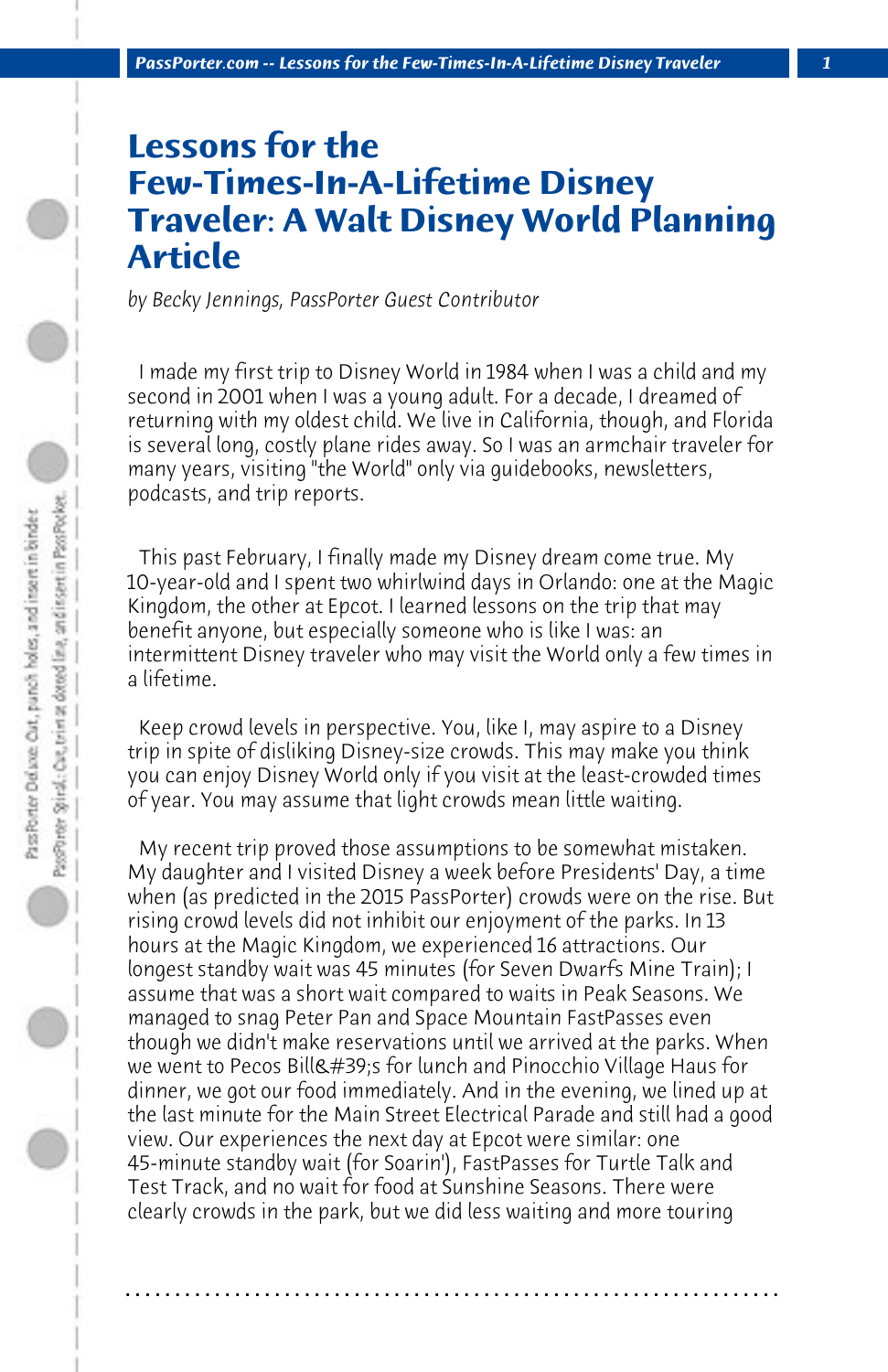than I had expected to be able to do.

 In fact, I realized that even if we had traveled at a no-crowd time of year, we would have done some waiting. Waiting seems inherent to the carefully-crafted Disney experience; no-one just "walks on" anything. You wait to get into shows like Hall of Presidents and Impressions de France whether 10 people are there or 100. You don't just get on any ride; you wind your way to it through an elaborate queue. So even if you had the park to yourself, you'd still need to pack your patience.

 Don't queue up with an empty stomach or a full bladder. Since my touring party had only one day to visit the Magic Kingdom, we dashed from attraction to attraction. Cruising on adrenaline that way, it was easy to ignore the calls of nature. I came to regret that when I got in line for Big Thunder Mountain Railroad. Standing in the slow-moving queue gave me plenty of time to realize I was queasy from hunger and needed a bathroom break. After 30 minutes, I decided we shouldn't ride until I felt better, so my daughter and I left via the chicken exit. Learn from my mistake; don't queue up for a ride until you've attended to your body's needs.

 That leads me to say:

 It's not as easy to find a restroom in Walt Disney World as you might think! If you haven't been to Disney World in awhile, you might assume that such a family-friendly place would have obvious restrooms everywhere. But I did not find that to be the case. In the Magic Kingdom especially, restrooms were less plentiful than I expected, and they were difficult to find, even with the help of maps. I wonder if Disney purposely obscures them for aesthetic reasons. If you need help finding a restroom, the best thing to do is ask a cast member.

 Ponchos are worthless in really bad weather. Pack waterproof windbreakers, umbrellas, and -- in winter -- gloves. I consulted several Disney packing lists as I prepared for my trip. All of them recommended ponchos as a primary form of raingear. So I brought ponchos and one umbrella for my daughter and me to share. This was not sufficient protection from the unrelenting rain we experienced the day we spent at Epcot. The ponchos blew in every direction, leaving our clothes exposed to the elements. I should have brought windbreakers into the park and two umbrellas instead of one. Furthermore, I wish I'd brought gloves. We toured Epcot with a relative who's sensitive to cold weather, so gloves would have kept her more comfortable as we walked through the park in chilly, damp conditions.

**. . . . . . . . . . . . . . . . . . . . . . . . . . . . . . . . . . . . . . . . . . . . . . . . . . . . . . . . . . . . . . . . . .**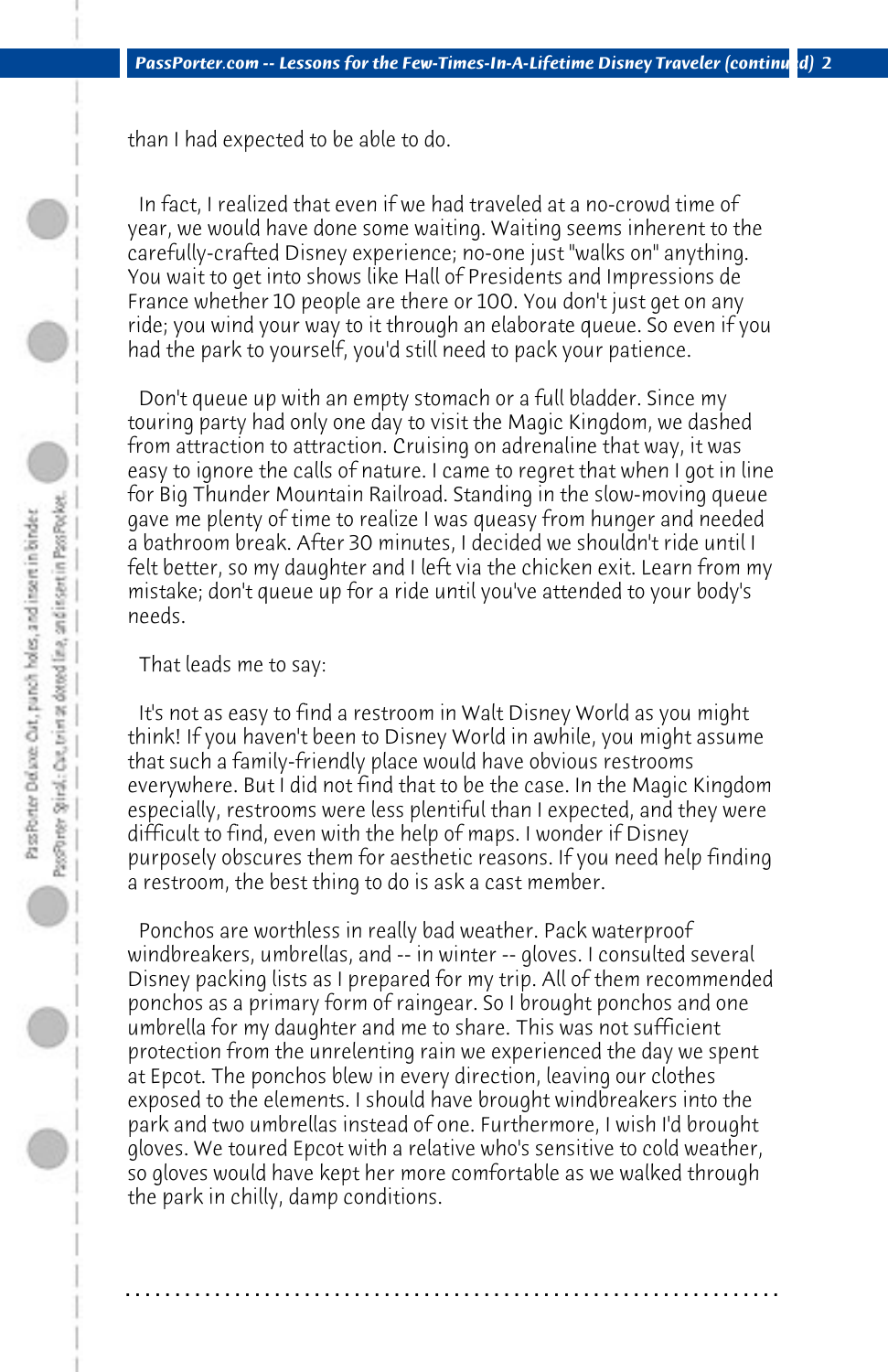*PassPorter.com -- Lessons for the Few-Times-In-A-Lifetime Disney Traveler (continued) 3*

 Touring a theme park in the rain is never fun, but more adequate raingear would have kept us warmer and dryer, enabling us to have toured Epcot longer.

 Ride the ride you think you cannot ride. I'm not a fan of thrill rides. But every time I've been to Walt Disney World, I have challenged myself to go on an attraction outside of my comfort zone. In 1984, it was Big Thunder Mountain Railroad. In 2001, Splash Mountain. And in 2015, Space Mountain. The whole walk through the Space Mountain queue, right up to the final moment of waiting to board, I thought about changing my mind and heading for an exit. Space Mountain did terrify me, and I don't think I'll ever ride it again. But I'm proud to be able to say I faced my fears and rode it once. If you, like me, visit the parks only a few times in your life, find a fear and face up to it. You'll pat yourself on the back that you did.

 Other random bits of advice: When you park in a Disney lot, make a point of looking for your row number. It won't be obvious.

 Even if you think history is boring, ride Spaceship Earth. It's amazing! Don't be surprised if you regress on the Carousel of Progress. I had to sit through 1999 four times!

 If you shop in only one store, let it be Mouse Gear in Epcot.

 Don't bother with the iced coffee at Sunshine Seasons.

 Don't try to sit down during "O Canada!"

 Finally, if you can't see everything you set your heart on, believe in your heart you'll return to Walt Disney World someday.

 The part of Walt Disney World I most looked forward to seeing was [World Showcase. Unfortunately, it was the part of our tri](http://www.passporter.com/articles/lessons-for-disney-trip-lifetime.php)p that largely got rained out. Soggy and cold from unremitting rain, we ended up having to rush around the lagoon rather than linger at every pavilion, as I had dreamed of doing. Chances are that if you, too, finally make it to Walt Disney World, you won't get to accomplish everything on your wish list either. You could look at that as a disappointment, or you could look at it as a motivator: a reason to keep reading, listening, dreaming about, and planning for another Disney trip.

## *About The Author:*

 *Becky is a wife and mom of three kids in Folsom, California. The next Disney dream she aspires to is a Disney cruise!* 

*Article last updated: 06-11-2015*

*View the latest version online at: http://www.passporter.com/articles/lessons-for-disney-trip-lifetime.html*